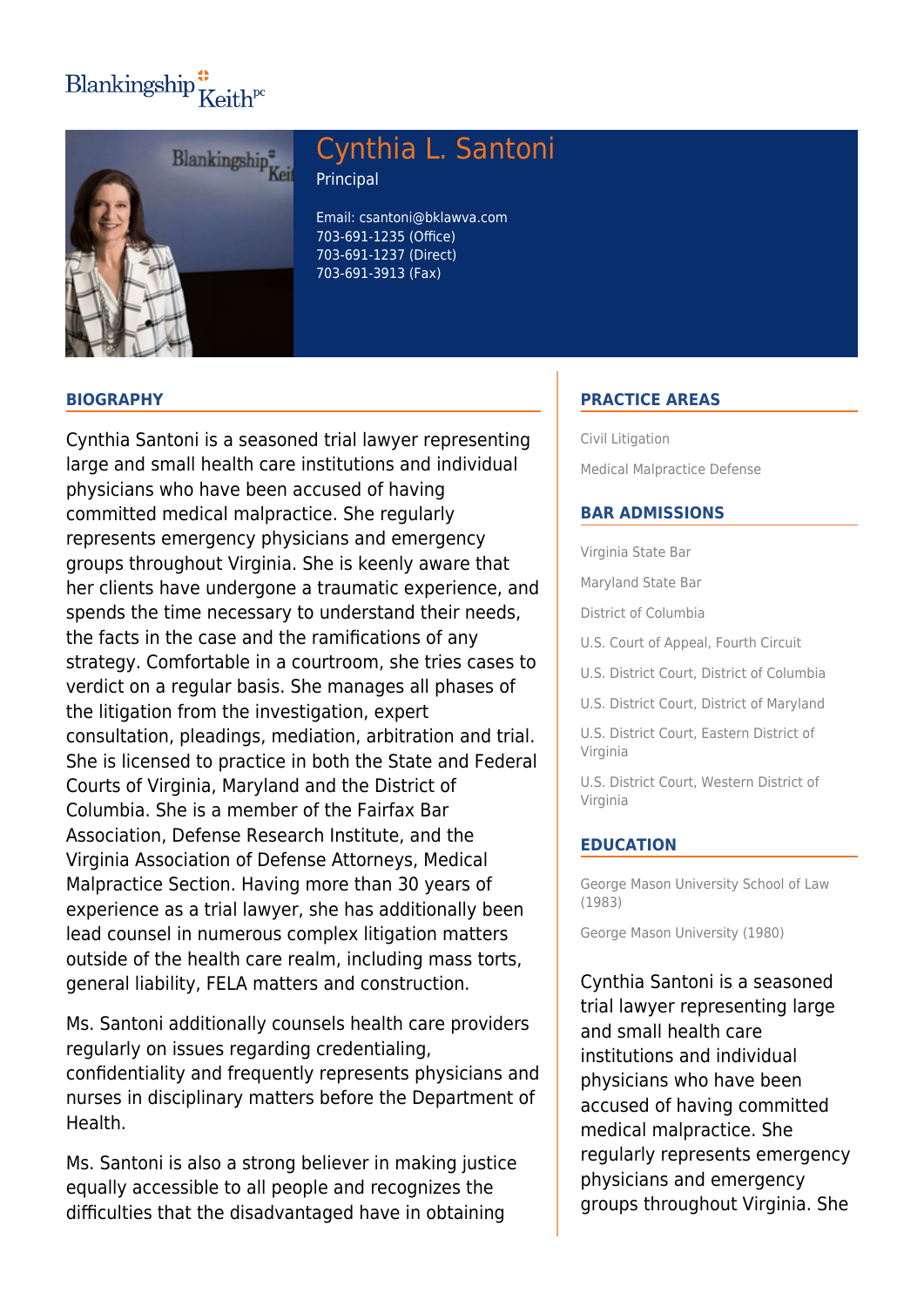representation. She has chaired numerous committees throughout her career dedicated to providing pro bono representation to those unable to otherwise retain an attorney. She has represented immigrants, domestic abuse victims, and the disadvantaged in numerous pro bono matters on a regular basis.

### **REPRESENTATIVE CASES**

Successfully defended a physician against claims of failure to perform prophylactic salpingooophorectomy, resulting in the plaintiff's ovarian cancer.

Successfully defended a surgeon accused of negligently perforating the bowel, resulting in a near death experience by the plaintiff.

is keenly aware that her clients have undergone a traumatic experience, and spends the time necessary to understand their needs, the facts in the case and the ramifications of any strategy. Comfortable in a courtroom, she tries cases to verdict on a regular basis. She manages all phases of the litigation from the investigation, expert consultation, pleadings, mediation, arbitration and trial. She is licensed to practice in both the State and Federal Courts of Virginia, Maryland and the District of Columbia. She is a member of the Fairfax Bar Association, Defense Research Institute, and the Virginia Association of Defense Attorneys, Medical Malpractice Section. Having more than 30 years of experience as a trial lawyer, she has additionally been lead counsel in numerous complex litigation matters outside of the health care realm, including mass torts, general liability, FELA matters and construction.

Ms. Santoni additionally counsels health care providers regularly on issues regarding credentialing, confidentiality and frequently represents physicians and nurses in disciplinary matters before the Department of Health.

Ms. Santoni is also a strong believer in making justice equally accessible to all people